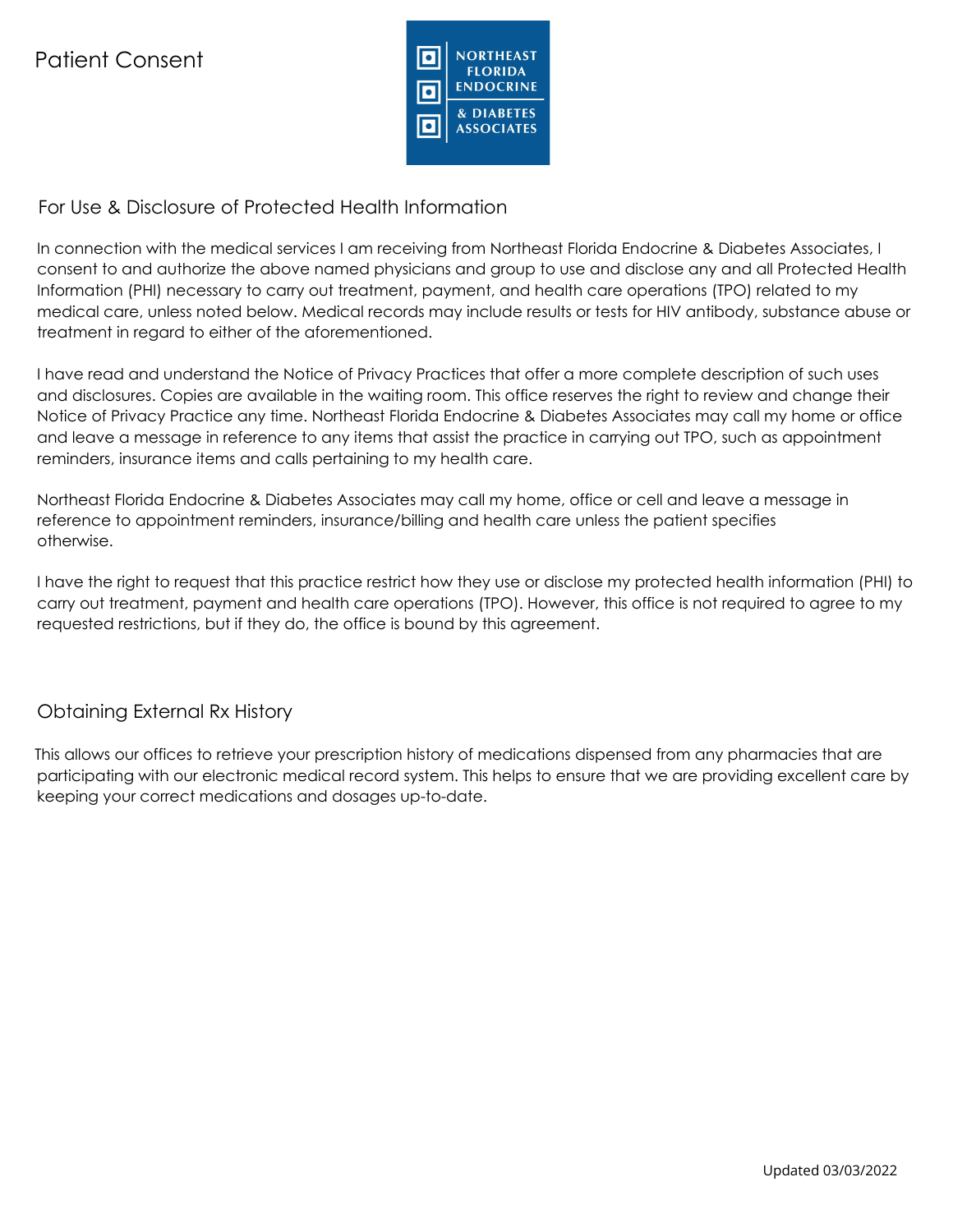## Lab & Financial Policies



### Laboratory Policies

1. For your safety and HIPAA compliance, only patients are allowed into the drawing room. If you have small children, please make arrangements accordingly.

2. You will be seen by the lab in appointment time order, not arrival time. Arriving earlier than your appointment time will not guarantee an expedited visit.

3. Fasting patients may only have water and black coffee, unless otherwise noted by your doctor. 4. We will make every effort to combine orders from other physicians or if need be, send them out to the appropriate lab per your insurance.

\*Note: If you are a diabetic and have a fasting lab, please bring your insulin, syringe and a snack to have after your lab appointment.

#### Financial Policies

1. We will file a claim to your insurance. Please call your insurance company to verify that we participate with your plan. If you have a referral based insurance that requires referrals, it is your responsibility to make sure you have a valid referral for each and every visit.

2. All co-payments, co insurance and deductibles will be collected prior to seeing the doctor on the day of your visit. If you are unable to pay prior to your appointment, your visit may be rescheduled. We accept cash, checks and all major credit cards.

3. Occasionally your doctor might order a laboratory test that our laboratory does not perform in the office and must be sent to an outside laboratory. When this occurs the outside laboratory will bill your insurance or you directly. If you receive a bill from them, please contact them directly. Outside laboratories do not bill through our office.

4. Occasionally your doctor might order a medically necessary laboratory test not covered by your insurance. If this occurs, you will be advised in advance of the cost of the test and you will be asked to sign an Advance Beneficiary Notice. At that time the necessity of the test will be explained to you and you will have the option of accepting or denying the laboratory test. If you accept, the full payment of the laboratory test will be your responsibility.

5. All returned checks are subject to a \$25.00 returned check fee. The amount of the check as well as the \$25.00 fee will be assessed to your account.

6. There is a charge of \$25.00 for the completion of disability, FMLA, or leave of absence forms. You must complete the patient information sections completely and sign the form prior to submission to the practice. The practice requires 10 business days from the date the form is received by the practice for completion.

7. Any patient account balances older than 60 days are subject to collection procedures.

We understand that temporary financial problems may affect timely payment if your account. If such problems arise, you must contact our billing staff to make payment arrangements.